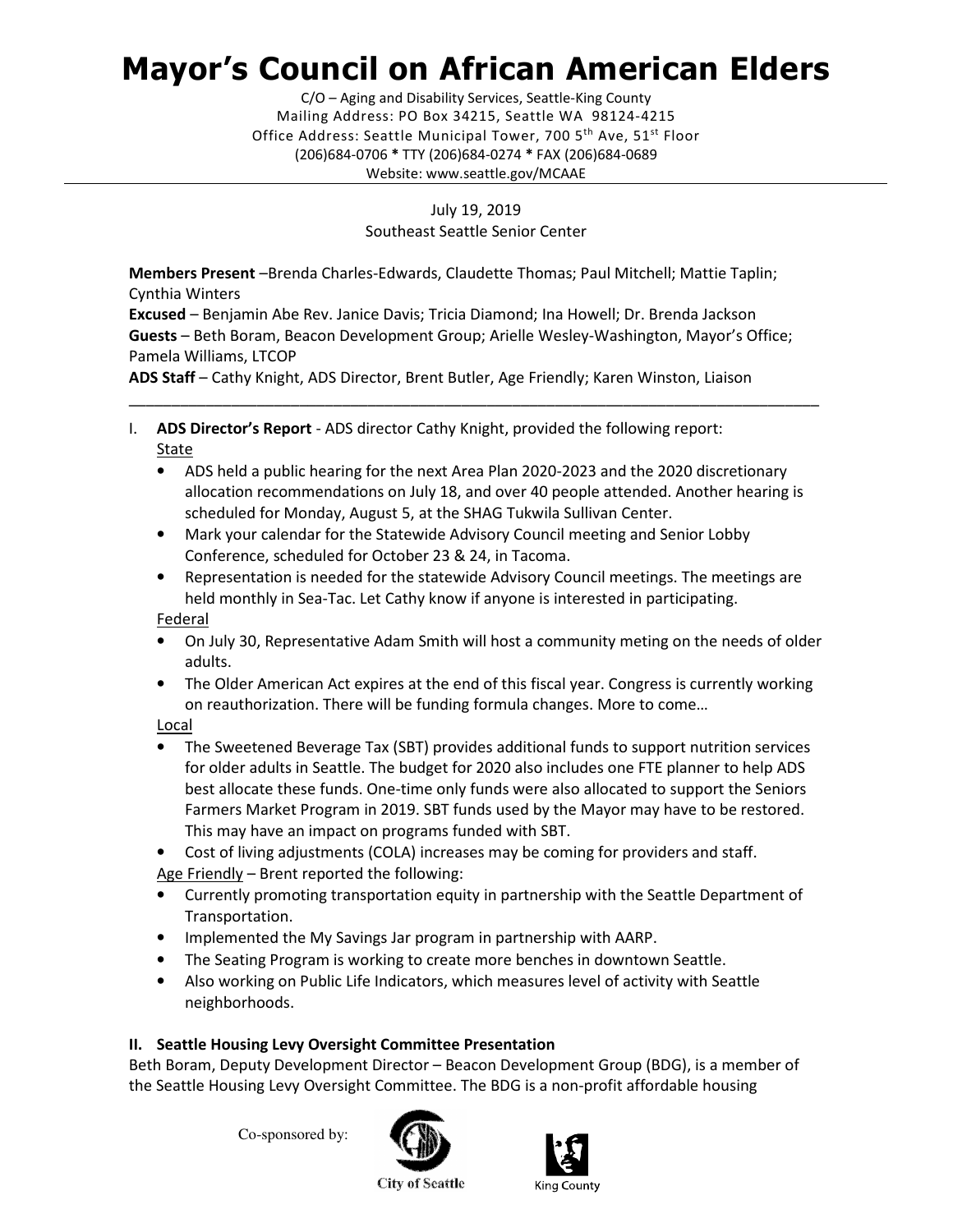consulting firm that works with non-profits and housing authorities. Their mission: Bringing expertise, commitment, and passion to advocating for and successfully developing quality affordable housing.

 Currently, there are 13 Seattle Housing Oversight Committee members. The role of the Oversight Committee, is to

- • Monitor the progress of Levy Programs and reporting to the Mayor and the City Council on the progress of Levy Programs;
- • Review the Seattle Housing Levy Administrative and Financial Plan, with is to be updated every two years; and
- • Inform Mayor and City Council of Levy Program accomplishments and challenges and make recommendations of the Administrative Financial Plan.

 The 2016 Housing Levy will provide about \$290 million for affordable housing in Seattle over the seven years. Housing Levy Programs include the following:

| Program                  | <b>Total Funding</b> | <b>Est. Housing</b> | 2018                   | <b>Description &amp; Affordability</b> |
|--------------------------|----------------------|---------------------|------------------------|----------------------------------------|
|                          | (7 years)            | <b>Produced</b>     | <b>Accomplishments</b> | <b>Levels</b>                          |
| Rental                   | \$201,000,000        | 2,150 units         | 1,031                  | Rental housing for low-income;         |
| Production &             |                      | produced or         |                        | people with disabilities; older        |
| Preservation             |                      | preserved; 350      |                        | adults; homeless; and low-wage         |
|                          |                      | unit reinvested     |                        | families with children.                |
| Operating &              | \$42,000,000         | 510 units           | 233                    | Operating support for Levy-            |
| Maintenance              |                      |                     |                        | funded buildings,                      |
|                          |                      |                     |                        | supplementing rent for                 |
|                          |                      |                     |                        | residents at or below 30% of           |
|                          |                      |                     |                        | AMI.                                   |
| <b>Homeless</b>          | \$11,500,000         | 4,500               | Up to 308              | Rental assistance and stability        |
| Prevention &             |                      | households          |                        | services for individuals/families      |
| <b>Housing Stability</b> |                      |                     |                        | below 50% of median income to          |
|                          |                      |                     |                        | prevent evictions and address          |
|                          |                      |                     |                        | homeless.                              |
| Homeownership            | \$9,500,000          | 280 households      | 105                    | Emergency home repair;                 |
|                          |                      |                     | 634 (Acquisition &     | foreclosure prevention;                |
|                          |                      |                     | Preservation)          | assistance for first-time              |
|                          |                      |                     |                        | homebuyers and other                   |
|                          |                      |                     |                        | homeownership opportunities.           |

 Beth highlighted how areas of the Housing Levy Administrative & Financial Plan support recommendations in the MCAAE Advocating for Change Report, related to housing for older adults and people with disabilities; affirmative marketing and community preference policies. The Seattle Office of Housing is working with the Seattle Office of Civil Rights to develop guidelines for housing providers who plan to use community preference. A Community Preference Round Table will take place this summer, and guidelines will be produced by the end of 2019. The guidelines will allow residents to get preference for affordable rental and homeownership opportunities in high-risk of displacement communities. displacement communities.<br>
MCAAE July 2019 Page 2 of 3